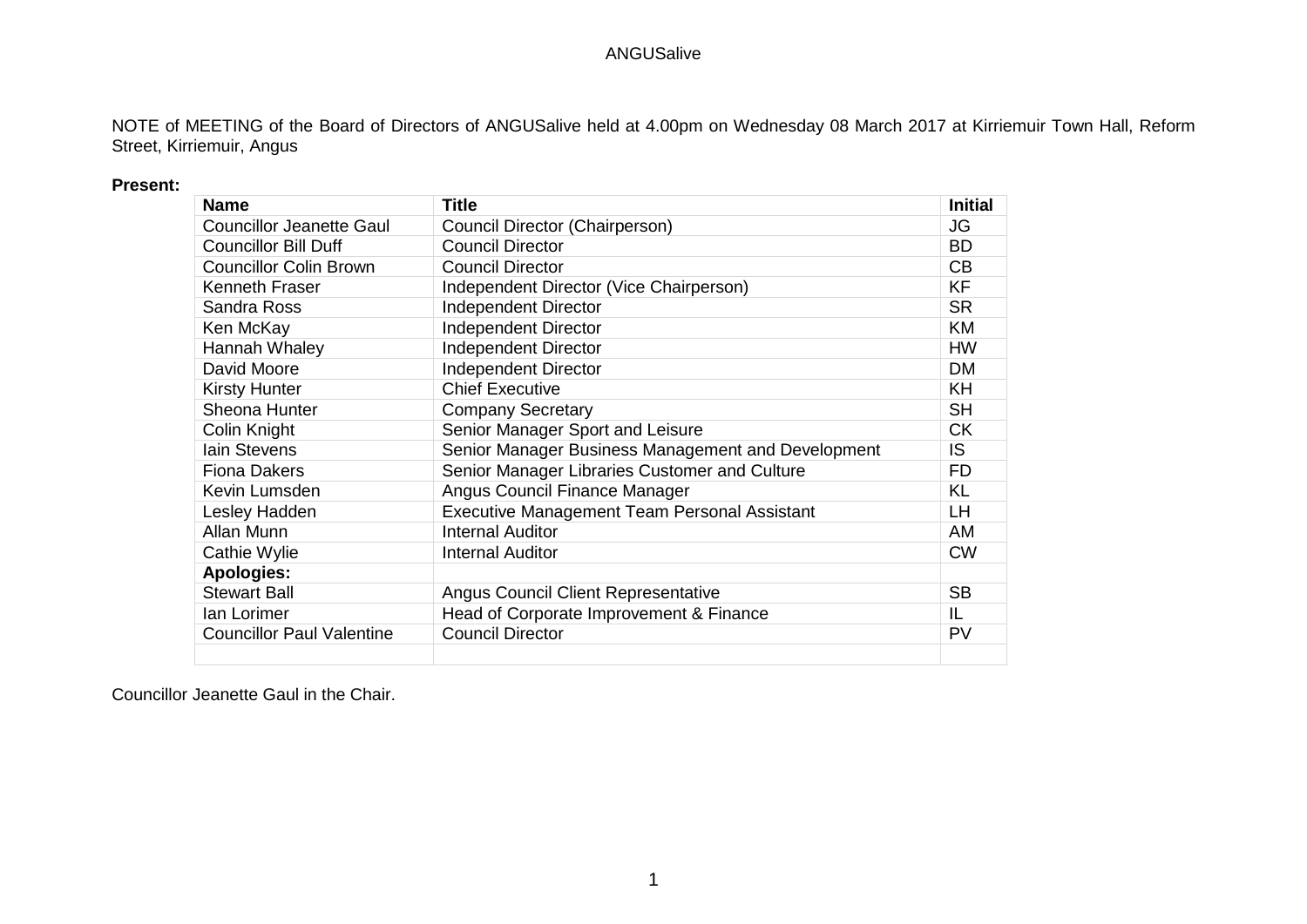# **ACTION NOTE/PLAN**

| <b>Item No</b>   | <b>Note</b>                                                                                                                                                                       |
|------------------|-----------------------------------------------------------------------------------------------------------------------------------------------------------------------------------|
| $\overline{1}$ . | <b>Welcome &amp; Apologies</b>                                                                                                                                                    |
|                  | JG welcomed everyone to the meeting.                                                                                                                                              |
|                  | Apologies were received from Cllr Paul Valentine, Stewart Ball, Ian Lorimer                                                                                                       |
| 2.               | <b>Declarations of Interest</b>                                                                                                                                                   |
|                  | Directors were asked to consider whether they had any declarations of interest in relation to any item on the agenda<br>for the meeting.                                          |
|                  | A non-financial declaration of interest was made by Cllr Jeanette Gaul for Report 19_17                                                                                           |
| 3.               | Minutes of Meeting on Thursday 12 January 2017                                                                                                                                    |
|                  | The Directors approved the minutes of the above meeting.                                                                                                                          |
|                  | Proposed as an accurate reflection of the meeting by KF and seconded by CB.                                                                                                       |
|                  |                                                                                                                                                                                   |
| 4.               | Matters arising from the Minute of Meeting on Thursday 12 January 2017                                                                                                            |
|                  | KF requested a verbal update on progress of the Annual Plan & Strategy.                                                                                                           |
|                  | KH advised she had met with JG & KF and has consulted with external partners to progress. IS confirmed<br>engagement with Business Gateway and Scottish Enterprise had commenced. |
|                  | JG requested a verbal update on progress of the Sub Committee Report 10_17                                                                                                        |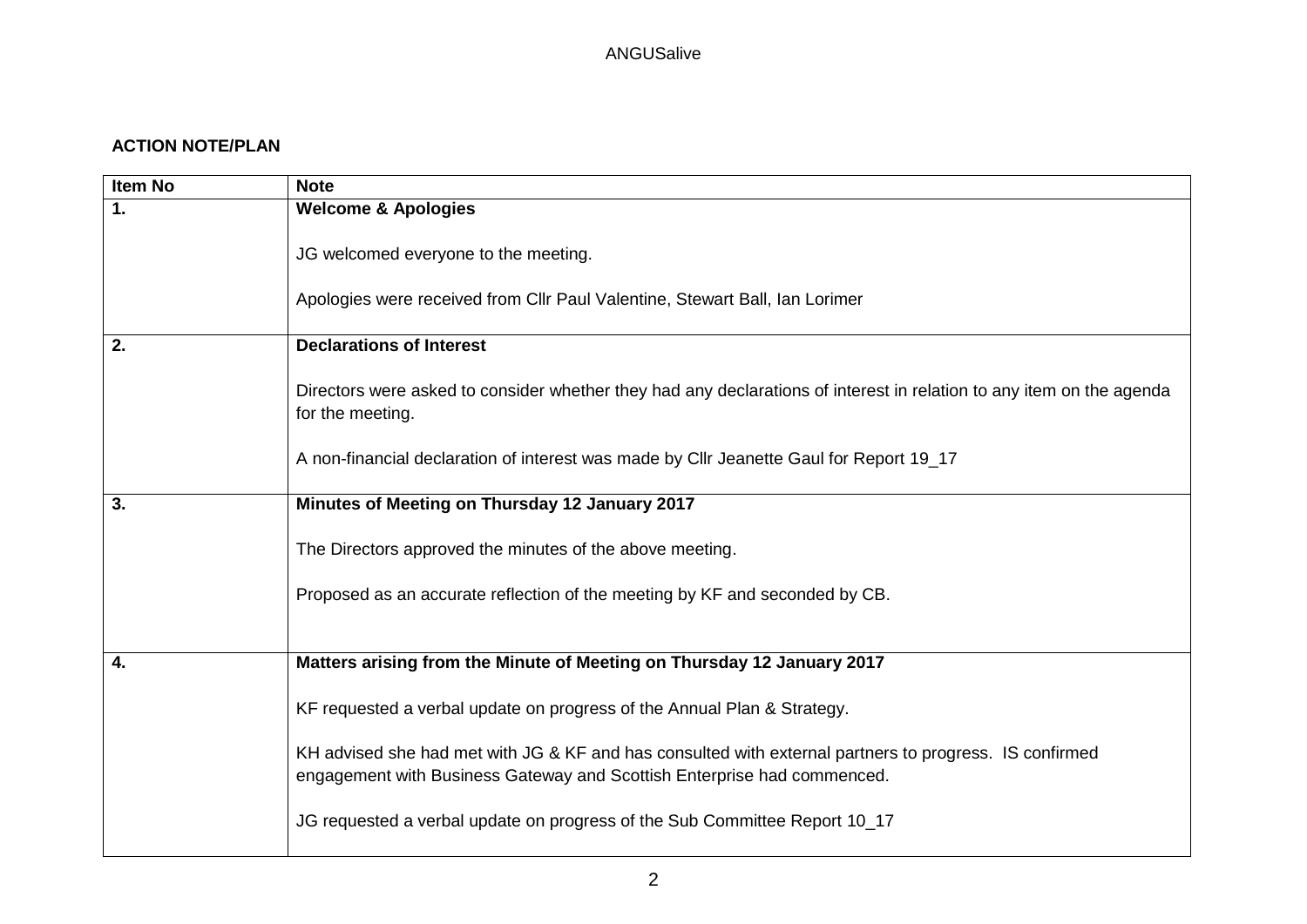| <b>Item No</b> | <b>Note</b>                                                                                                         |
|----------------|---------------------------------------------------------------------------------------------------------------------|
|                | KH advised as agreed at the Board meeting on 12 January 2017, approval was granted offline to establish a Finance   |
|                | sub-committee. Certain functions of the full Board would be delegated to the sub-committee to allow it to perform a |
|                | more comprehensive review of finance matters in order to make recommendations to the full Board which would         |
|                | continue to make all of the key decisions.                                                                          |
|                |                                                                                                                     |
|                | Finance Sub Committee members were agreed as David Moore, Hannah Whaley, Sandra Ross and Cllr Bill Duff.            |
|                |                                                                                                                     |
| 5.             | <b>Chief Executive Update</b>                                                                                       |
|                |                                                                                                                     |
|                | Board members were invited to view the Brechin Community Campus Giant Heptathlon Athletics Masterclass Video.       |
|                |                                                                                                                     |
|                | Sporta Update - Wednesday 18 January 2017                                                                           |
|                | Alasdair McKinlay, Head of the Community Planning and Empowerment Unit at Scottish Government,                      |
|                | provided an overview of Community Asset Transfer policy and the participatory budgeting implications to Trusts.     |
|                |                                                                                                                     |
|                | Sporta Scotland Executive Group Update - Tuesday 31 January 2017                                                    |
|                | KH informed the Board she had accepted an invite by Sporta Scotland to sit on the Executive Group.                  |
|                | Freedom Of Information Event - Friday 17 February 2017                                                              |
|                | IS & Carol Petrie (CP), Principal Officer, Business Management and Development attended a freedom of information    |
|                | (FOI) "Roadshow", organised and hosted by the Information Commissioner.                                             |
|                |                                                                                                                     |
|                | Charities and Third Sector Briefing - Friday 24 <sup>th</sup> February 2017                                         |
|                | IS & CP attend the event in Glasgow which included guest speakers Judith Turbyne - Head of Engagement with the      |
|                | Office of the Scottish Charity Regulator (OSCR) and Alison Elliot, Chair of the new Independent Standards and       |
|                | Adjudications Panel for Fundraising in Scotland.                                                                    |
|                |                                                                                                                     |
|                | Key topics covered at the event were Data Protection: What are the challenges of data compliance in the charities   |
|                | sector, an introduction to the new Independent Standards and Adjudications Panel for Fundraising in Scotland and    |
|                | an overview of key sector developments, focussing on OSCR / regulatory, fundraising standards and financial         |
|                | considerations for the charity sector, as well as governance, pension and trading & tax.                            |
|                |                                                                                                                     |
|                |                                                                                                                     |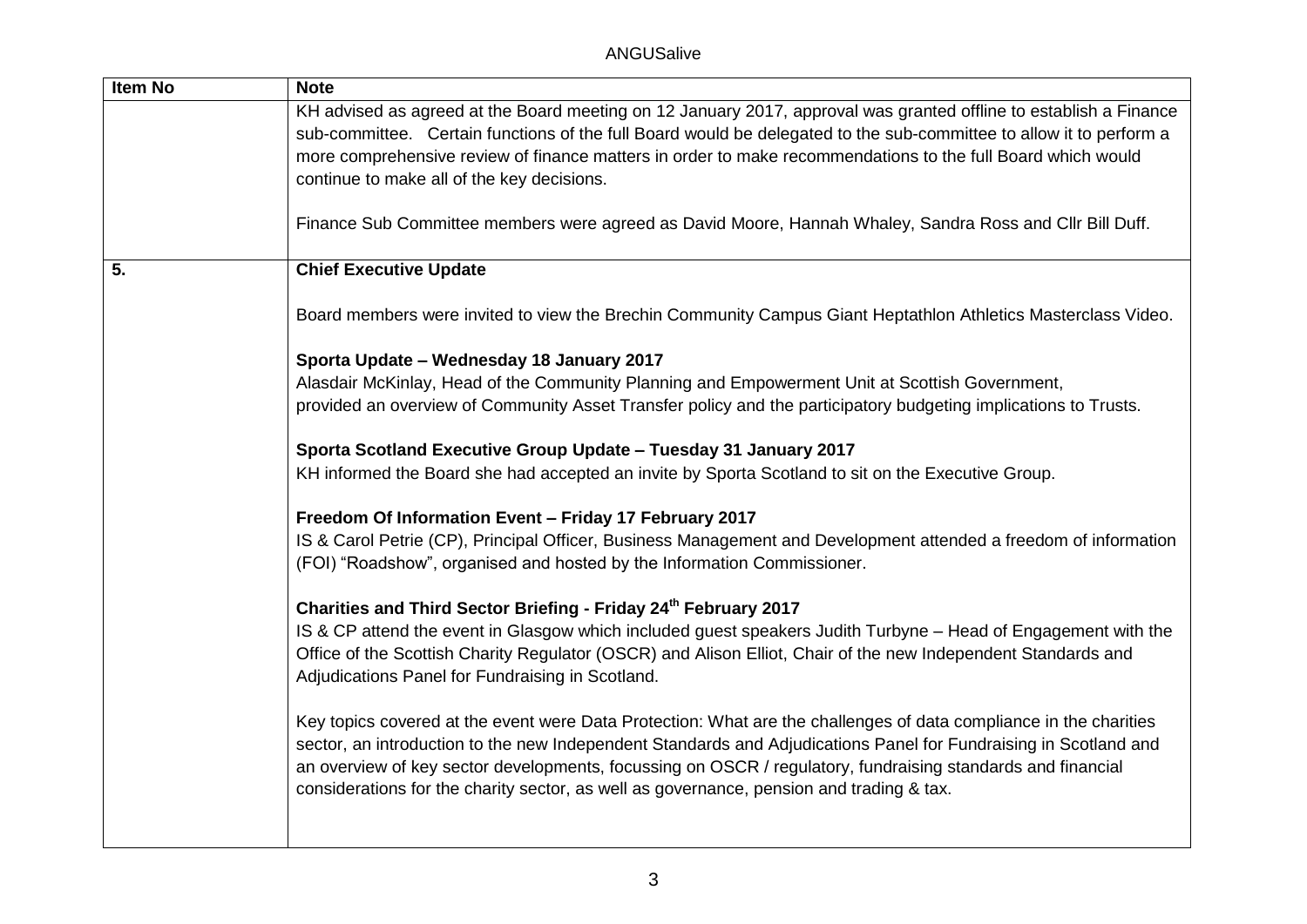| <b>Item No</b> | <b>Note</b>                                                                                                                                                                                                                                                  |
|----------------|--------------------------------------------------------------------------------------------------------------------------------------------------------------------------------------------------------------------------------------------------------------|
|                | <b>St Margarets House 2017</b>                                                                                                                                                                                                                               |
|                | ANGUSalive Head Office moved from The Yard to St Margaret's House at Orchardbank Business Park on<br>Wednesday 01 March 2017                                                                                                                                 |
|                | The move went smoothly as a result of thorough preparations. Staff are fully operational in the new location which<br>provides open plan workspace and meeting rooms for the team in a much improved environment more conducive to<br>collaborative working. |
|                | <b>Leisure &amp; Culture Dundee</b><br>KH advised an initial meeting with Leisure and Culture Dundee had taken place.                                                                                                                                        |
| 6.             | <b>Internal Audit Plan - Consultation</b>                                                                                                                                                                                                                    |
|                |                                                                                                                                                                                                                                                              |
|                | AM informed the Board of his retiral and thanked everyone for their contributions.                                                                                                                                                                           |
|                | AM introduced Cathie Wylie (CW) who will be taking over the role of internal auditor for ANGUSalive                                                                                                                                                          |
|                | AM advised he had met with KH & IS to discuss audit planning process for ANGUSalive in order to develop the<br>annual internal audit plan for 2017/18. Several areas were discussed with the three agreed recommendations<br>presented to the Board.         |
|                | The Board approved the three (3) recommended areas as Customer and Facility Management System, Information<br>Governance and Expenditure Governance.                                                                                                         |
|                |                                                                                                                                                                                                                                                              |
| 7.             | <b>ANGUSalive Budget Settlement 2017/18</b>                                                                                                                                                                                                                  |
|                | The Board noted the contents of Angus Council Report 57/17 which was approved as part of Angus Council's<br>2017/18 revenue and capital budget setting process.                                                                                              |
|                | This report outlined the proposed 2017/18 budget settlement between Angus Council and ANGUSalive.                                                                                                                                                            |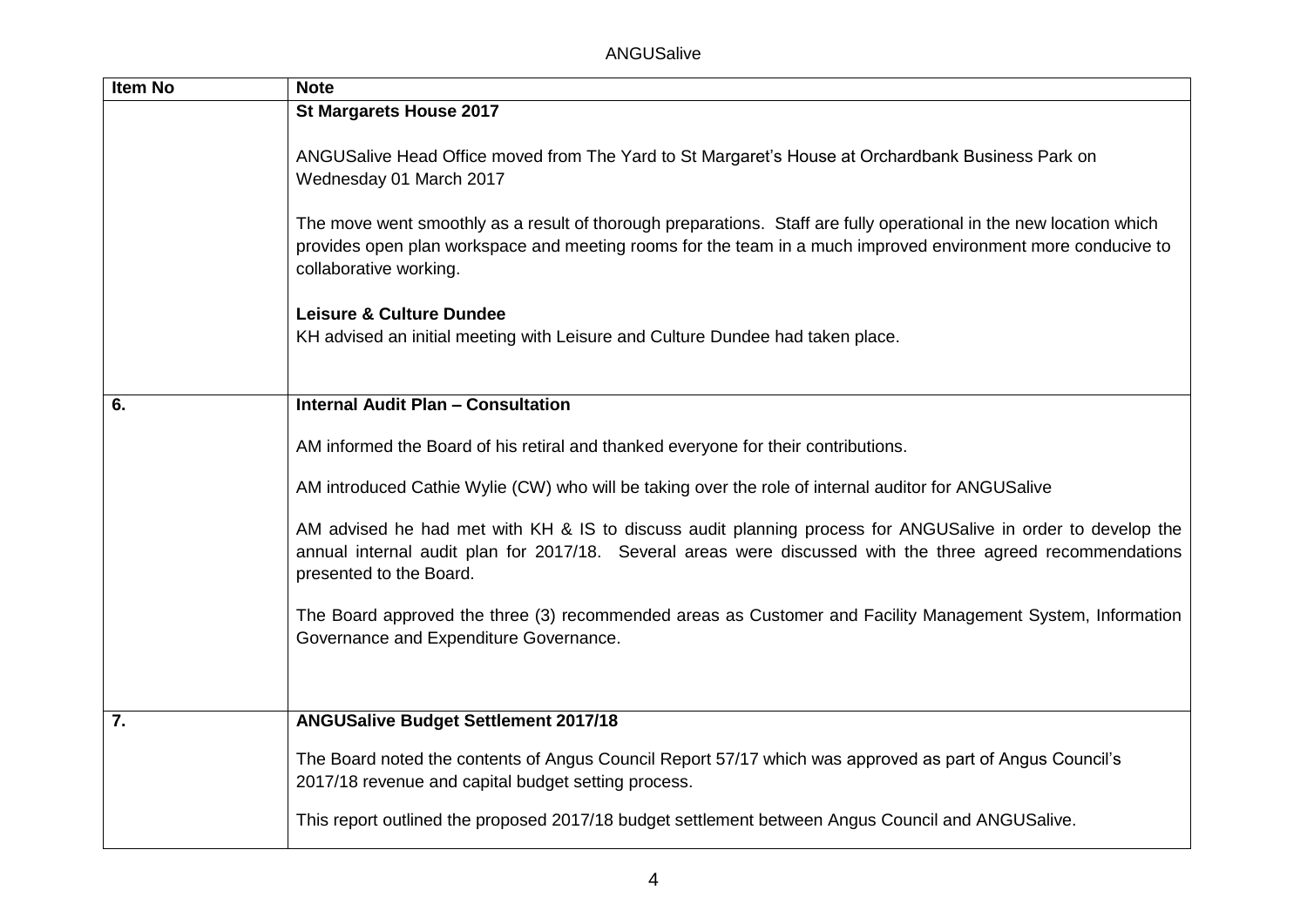| Item No | <b>Note</b>                                                                                                                                                                                                                                                                                    |
|---------|------------------------------------------------------------------------------------------------------------------------------------------------------------------------------------------------------------------------------------------------------------------------------------------------|
|         | KF stated the budget agreement for ANGUSalive was considered to be reasonable given the current financial climate<br>however wanted it to be abundantly clear there will be challenging time ahead to deliver services and budget cuts of                                                      |
|         | this magnitude will not be able to be sustained year on year.                                                                                                                                                                                                                                  |
|         | The Board requested an update from IL on the outcome of discussions with OSCR to agree the reserves position.                                                                                                                                                                                  |
|         | The Board requested the Capital Plan for the next 5 years is shared with them for their information.                                                                                                                                                                                           |
| 8.      | 14_17 Finance Update                                                                                                                                                                                                                                                                           |
|         | The Board noted the content of Report 14_17                                                                                                                                                                                                                                                    |
|         | KL provided the Board with a verbal update. Testing has been undertaken by both Capita and separately by the<br>Council Finance Systems Team since the Board Report was prepared and testing had been successful and<br>confirmed the "go live" date for new Merchant ID numbers was 07 March. |
|         | KL highlighted at the previous Board meeting, the external auditor advised a "nil" payment on Corporation Tax were<br>made for both ANGUSalive companies on 01 December 2016, however the associated tax returns are due for<br>submission to HMRC by 31 March 2017.                           |
|         | KL advised the Corporate Tax Return for the Trading company has been received for review and authorisation. KL<br>confirmed it was for a nil value and request BD sign this off at the end of the meeting. The Board agreed to this<br>approach.                                               |
|         | Work is currently progressing on the Charity Company return. This will include analysing performances at the<br>Webster Theatre which may qualify for Theatre tax reliefs. KH provided background information on Theatre Tax<br>Relief for performances ANGUSalive produce.                    |
|         | KL further advised the Corporate Tax Return for the Charity would need to be signed prior to the next Board meeting<br>as it has to be submitted before 31 March 2017. The Board agreed the Chairperson will authorise.                                                                        |
|         | The Board noted the value and number of debts outstanding has reduced considerably from the levels reported to<br>the previous Board meeting.                                                                                                                                                  |
|         | The Board further noted the debt outstanding had reduced with the number of invoices outstanding reducing by 82                                                                                                                                                                                |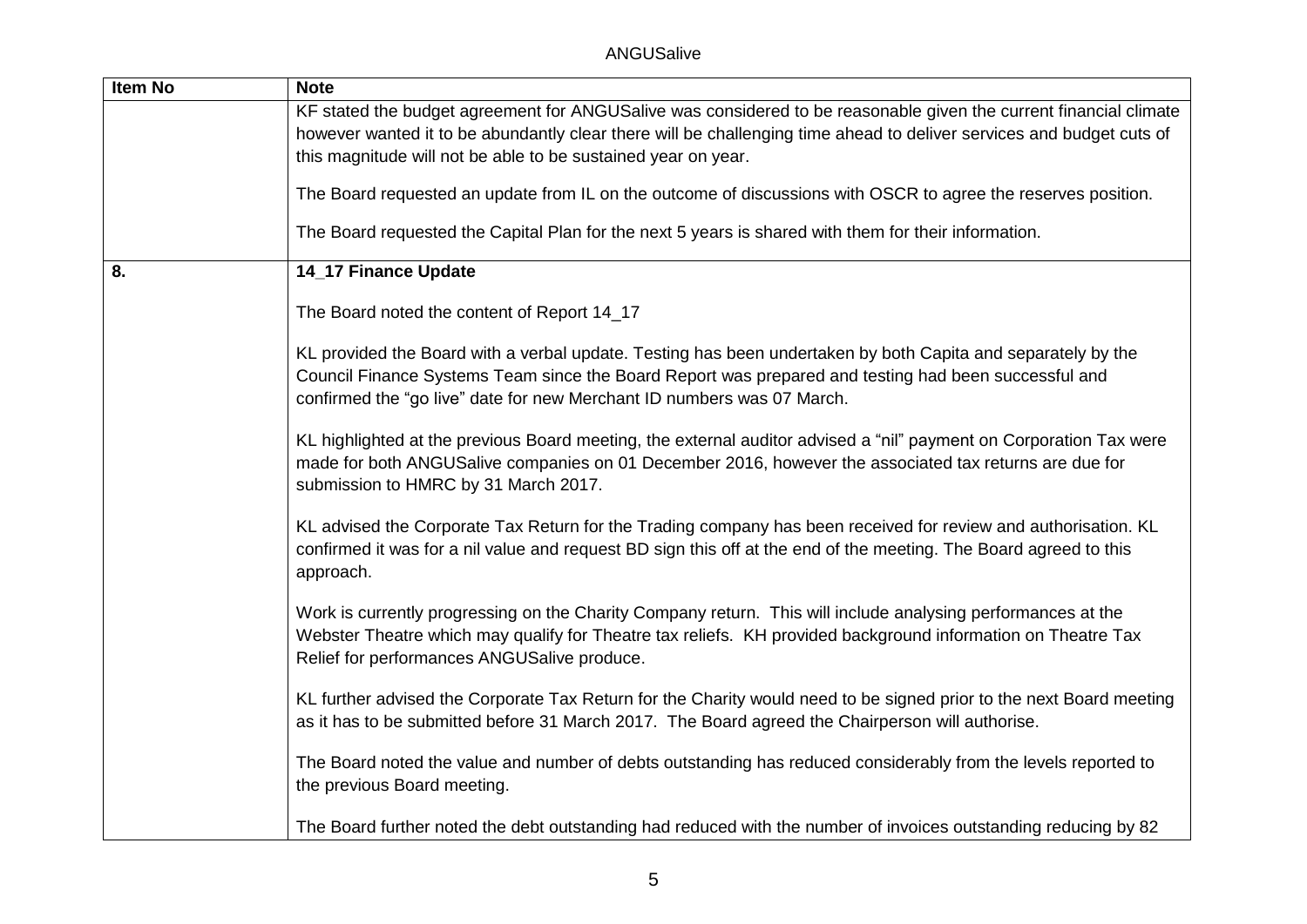ANGUSalive

| <b>Item No</b> | <b>Note</b>                                                                                                                                                                                                                                                                                                                                                                                                                                                                                                        |
|----------------|--------------------------------------------------------------------------------------------------------------------------------------------------------------------------------------------------------------------------------------------------------------------------------------------------------------------------------------------------------------------------------------------------------------------------------------------------------------------------------------------------------------------|
|                | and very little of the debt outstanding was now due by Angus Council.                                                                                                                                                                                                                                                                                                                                                                                                                                              |
|                | KL informed the Board that Angus Council's Debt Recovery Process has been applied to ANGUSalive outstanding<br>debt from 01/04/2016 to 31/12/2016 and from 01 April 2017 ANGUSalive will be requesting full payment for<br>commercial hire and 50% deposit for community hire to be made in advance of the date of hire. This will reduce the<br>amount of outstanding debt, reduce the administration costs involved in raising invoices and the resources involved<br>in debt recovery for outstanding invoices. |
|                | KM requested confirmation of the cancellation policy for community bookings at the next meeting.                                                                                                                                                                                                                                                                                                                                                                                                                   |
|                | The Board noted the decrease in the net surplus position as reported at the previous Board meeting. It was noted<br>bACTIVE membership in particular has fallen over the period October 2016 to December 2016 and an increase in<br>projected staff costs on the Facilities side due to a one off payment of historic staff costs.                                                                                                                                                                                 |
| 9.             | 15_17 Council Annual Performance Review                                                                                                                                                                                                                                                                                                                                                                                                                                                                            |
|                | The Board noted the information contained within report 15_17 will be presented to Angus Council within an annual<br>performance report.                                                                                                                                                                                                                                                                                                                                                                           |
|                | The Board further noted in future years the intention is to take this performance information to Angus Council on an<br>annual basis after the Annual Report has been filed with Companies House and OSCR. Annual comparison<br>statistics will also be supplied in future years.                                                                                                                                                                                                                                  |
| 10.            | 16_17 Forfar Community Campus - Preview Weekend                                                                                                                                                                                                                                                                                                                                                                                                                                                                    |
|                | The Board noted the content of Report 16_17 regarding the operational preparation of Forfar Community Campus<br>and the Preview Weekend held on Saturday 18 - Sunday 19 February 2017.                                                                                                                                                                                                                                                                                                                             |
|                | CK provided a verbal update to confirm a total of 110 memberships were sold over the course of the Preview<br>Weekend on Saturday 18 & Sunday 19 February. A further 163 memberships sold between Monday 20 February and<br>Tuesday 28 February resulting in a total of 273 membership sales.                                                                                                                                                                                                                      |
|                | IS highlighted bACTIVE memberships are now at the highest level since commencement of the scheme with a total<br>of 9461 members. The Board commented it was an excellent result for all of the team involved and testament to                                                                                                                                                                                                                                                                                     |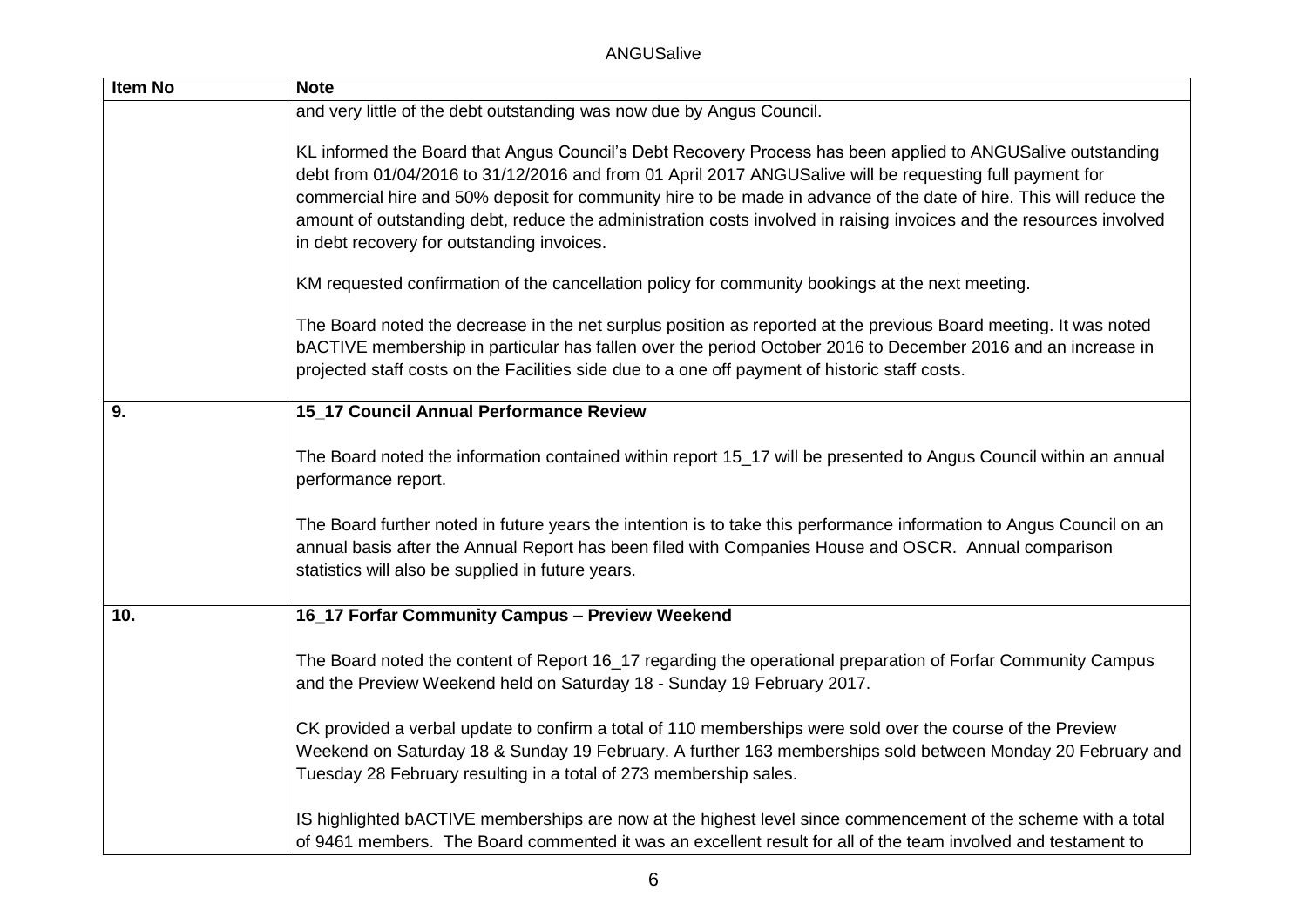| Item No | <b>Note</b>                                                                                                                                                                                                                                                                                                                                                                                                  |
|---------|--------------------------------------------------------------------------------------------------------------------------------------------------------------------------------------------------------------------------------------------------------------------------------------------------------------------------------------------------------------------------------------------------------------|
|         | their hard work.                                                                                                                                                                                                                                                                                                                                                                                             |
|         | CK extended a thank you to Mark Nisbet and his team who worked extremely hard over this period to ensure the<br>building was ready for the Preview Weekend and the start of operations in the new facility.                                                                                                                                                                                                  |
| 11.     | 17_17 Sport & Physical Activity Framework for Angus                                                                                                                                                                                                                                                                                                                                                          |
|         | The Board noted the content of the report regarding the proposed development of a Sport and Physical Activity<br>Framework for Angus.                                                                                                                                                                                                                                                                        |
|         | The Board approved the proposal and timescale recommended by sportscotland and other supporting partners.                                                                                                                                                                                                                                                                                                    |
| 12.     | 18_17 Pricing Policy and Historical Trend of Charging                                                                                                                                                                                                                                                                                                                                                        |
|         | The Board noted Report 18_17 on the review of charges for 2017/18 was submitted to Angus Council's Budget<br>Setting Meeting on 16 February 2017 where it was noted and agreed.                                                                                                                                                                                                                              |
|         | The Board further noted the review of the pricing policy and the historical income trend analysis                                                                                                                                                                                                                                                                                                            |
|         | The Board approved the finalised pricing policy.                                                                                                                                                                                                                                                                                                                                                             |
| 13.     | 19_17 Libraries and ACCESS Integration Capital Project                                                                                                                                                                                                                                                                                                                                                       |
|         | The Board noted the content of Report 19_17 regarding the Libraries and ACCESS integration capital project.                                                                                                                                                                                                                                                                                                  |
|         | FD advised Angus Council had approved an accelerated timeline of capital works as these are a key dependency for<br>the development of the locality hub and democratic function implementation as part of the Agile Working and Estates<br>Review. The Board noted Angus Council is funding the Libraries and ACCESS Integration Capital Project and have<br>approved the early release of required capital. |
|         | FD highlighted Angus Council had given the go ahead to proceed with the transfer of ACCESS provision in Brechin,<br>Kirriemuir, Monifieth to a single site delivery to provide an enhanced ACCESS service.                                                                                                                                                                                                   |
|         |                                                                                                                                                                                                                                                                                                                                                                                                              |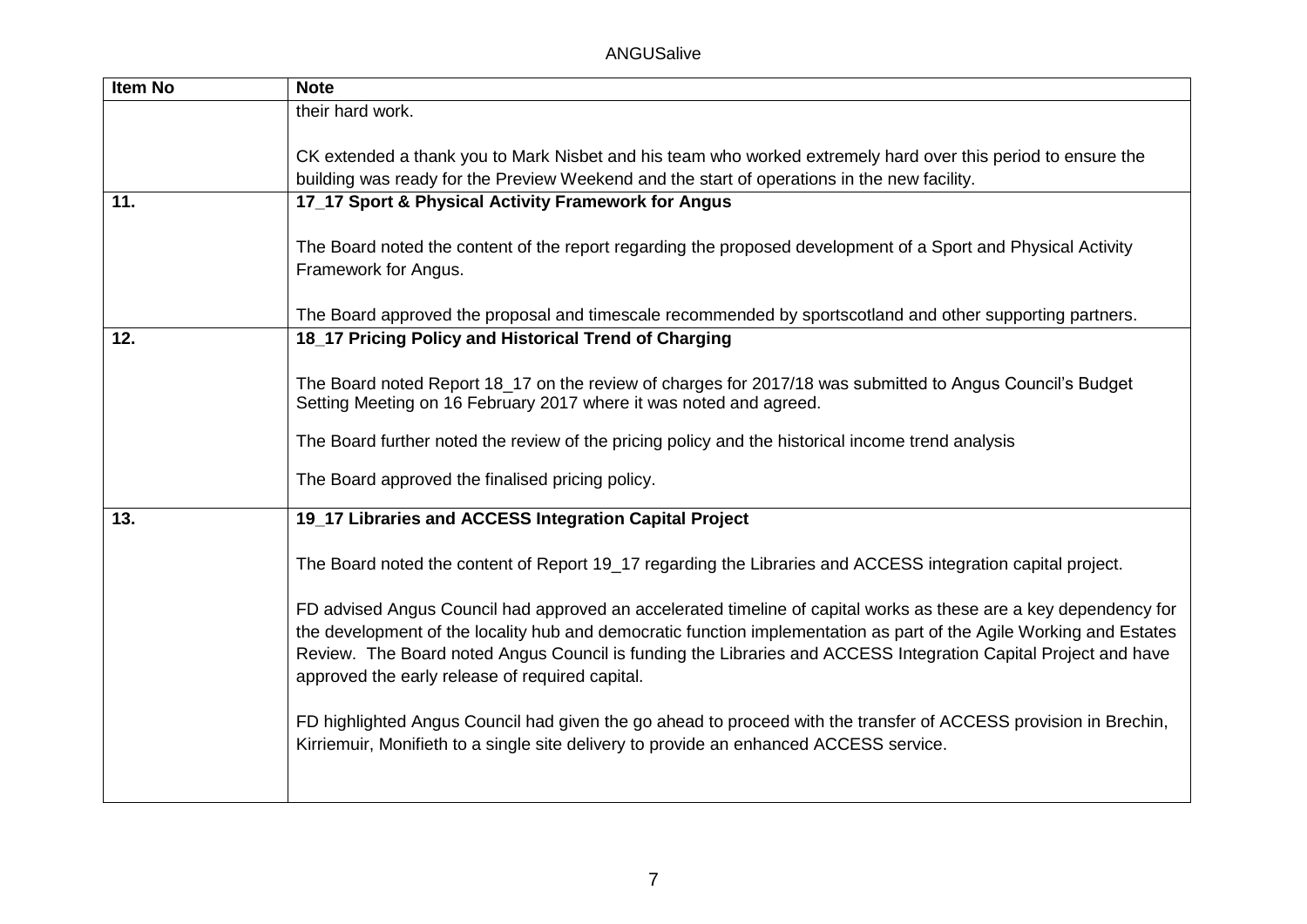ANGUSalive

| <b>Item No</b> | <b>Note</b>                                                                                                                                                                                                                                                                                                                        |
|----------------|------------------------------------------------------------------------------------------------------------------------------------------------------------------------------------------------------------------------------------------------------------------------------------------------------------------------------------|
| 14.            | 20_17 Exempt                                                                                                                                                                                                                                                                                                                       |
|                | The Board noted the content of Exempt Report 20_17                                                                                                                                                                                                                                                                                 |
| 15.            | 21_17 Redeployment                                                                                                                                                                                                                                                                                                                 |
|                | The Board noted the ANGUSalive Redeployment Policy and approved the proposed amendment to the ANGUSalive<br>redeployment arrangements with Angus Council.                                                                                                                                                                          |
|                | The Board further approved officers to liaise with Angus Council to implement the changes to the ANGUSalive<br>redeployment arrangements with Angus Council. These arrangements are now in place with immediate effect.                                                                                                            |
|                | KH advised the ANGUSalive Redeployment policy would be presented at the next Consultative and Safety meeting<br>with the Unions scheduled for 30 March 2017.                                                                                                                                                                       |
| 16.            | 22_17 Customer and Facility Management System Procurement                                                                                                                                                                                                                                                                          |
|                | IS informed the Board that ANGUSalive are currently operating a leisure management system in all sports centres<br>and a point of sale in The Webster Memorial Theatre. The contract with the current supplier expires on 31 October<br>2017 and ANGUSalive are therefore required to make a decision on future service provision. |
|                | IS advised systems are required to facilitate the efficient and effective delivery of services by streamlining business<br>processes and providing improved customer service including the shift to self-service and 24/7 online services.                                                                                         |
|                | IS outlined two options and recommended option two to the Board. The Board approved the request to procure an<br>appropriate system capable of servicing as many Business requirements as possible in order to achieve best value.                                                                                                 |
|                | The Board requested internal audit are provided with the tender specification to ensure there are no omissions from<br>the business requirements with regards to compliance and legislation.                                                                                                                                       |
|                | IS further advised development costs and on-going software support costs were estimated to be approximately<br>£50,000 p.a. across a five year period for the installation and operation of an ANGUSalive Customer and Facility<br>Management system.                                                                              |
|                | The Board noted the financial and resource implications.                                                                                                                                                                                                                                                                           |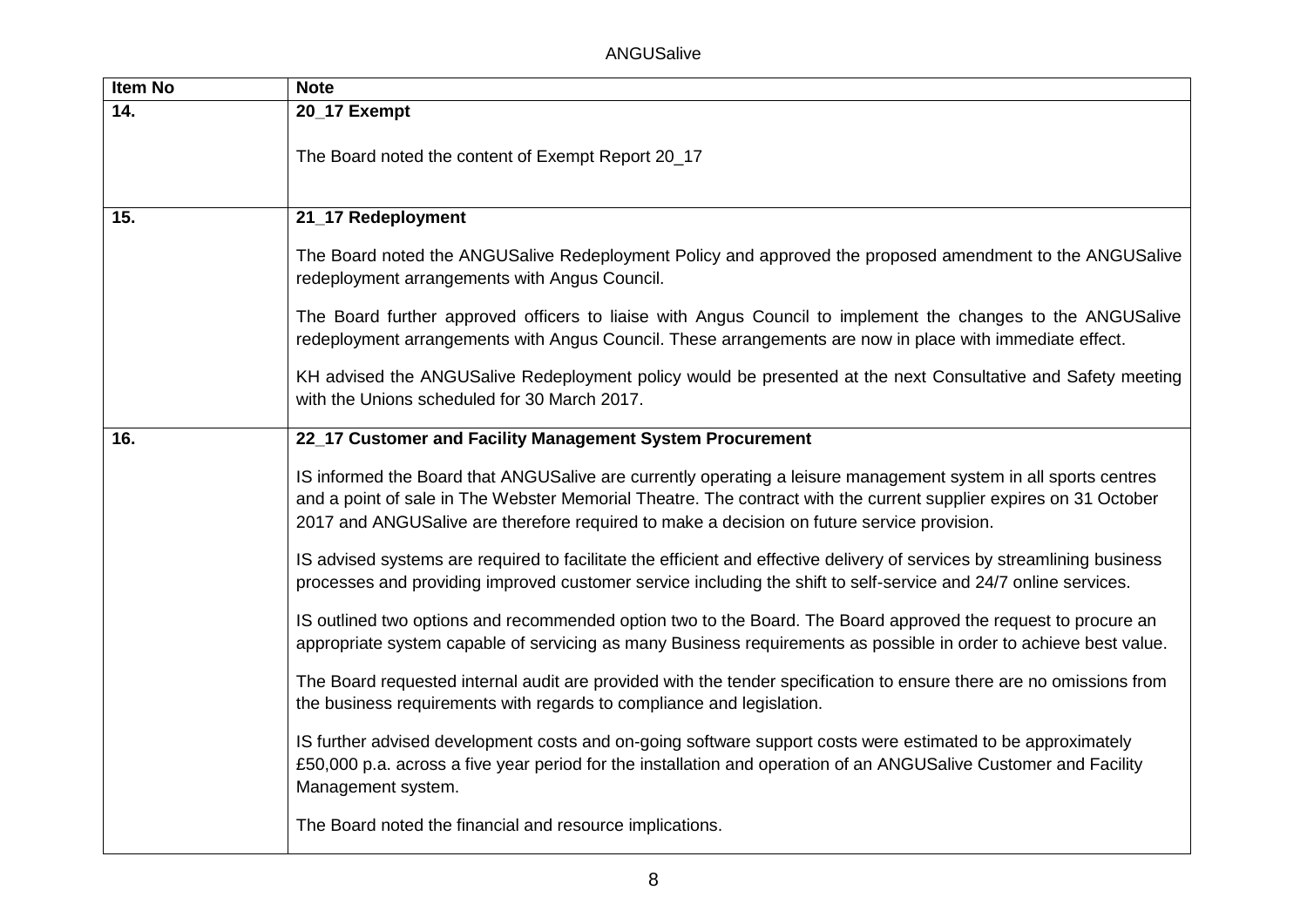| <b>Item No</b> | <b>Note</b>                                                                                                                                                                                                                                                                                                                                                                                                                                                                                                                                  |
|----------------|----------------------------------------------------------------------------------------------------------------------------------------------------------------------------------------------------------------------------------------------------------------------------------------------------------------------------------------------------------------------------------------------------------------------------------------------------------------------------------------------------------------------------------------------|
|                | The Board granted approval for the Senior Manager, Business Management and Development to advertise through a<br>tender for an ANGUSalive Customer and Facility Management system and to carry out an evaluation of the tenders                                                                                                                                                                                                                                                                                                              |
|                | received.                                                                                                                                                                                                                                                                                                                                                                                                                                                                                                                                    |
|                | The Board also granted approval for the Chief Executive to award the contract to the preferred supplier up to a<br>maximum average value of £50,000 p.a. following evaluation of tenders to determine the system supplier. KH<br>highlighted £50,000 is the value up to which the Chief Executive has the authority to sign off within the scheme of<br>delegation, therefore if the contract exceeds an average of £50,000 p.a over the contract duration the Board<br>requested the decision is presented at a Board meeting for approval. |
| 17.            | <b>Policy Conversion</b>                                                                                                                                                                                                                                                                                                                                                                                                                                                                                                                     |
|                | Re-deployment policy was approved under item 15 on the agenda.                                                                                                                                                                                                                                                                                                                                                                                                                                                                               |
|                | The Board noted the Media Protocol.                                                                                                                                                                                                                                                                                                                                                                                                                                                                                                          |
| 18.            | Any other competent business                                                                                                                                                                                                                                                                                                                                                                                                                                                                                                                 |
|                | Fri 24 Mar 2017 at 2pm - Dementia Memory Box Project Launch, Kirriemuir Library.<br>$\bullet$                                                                                                                                                                                                                                                                                                                                                                                                                                                |
|                | JG and SR advised they could attend.                                                                                                                                                                                                                                                                                                                                                                                                                                                                                                         |
|                | Thu 06 Apr at 2pm - Lens Room Reopening, Arbroath Signal Tower<br>$\bullet$                                                                                                                                                                                                                                                                                                                                                                                                                                                                  |
|                | JG, KF and KM advised they could attend                                                                                                                                                                                                                                                                                                                                                                                                                                                                                                      |
|                | Meeting Schedule has been amended to reflect changes to the meeting locations due to the decant of<br>$\bullet$<br>Montrose Library in September 2017.                                                                                                                                                                                                                                                                                                                                                                                       |
|                | Angus Council Chief Executive extended a requested to attend the next ANGUSalive Board Meeting on<br>$\bullet$<br>Wednesday 27 April 2017. The Board agreed this request.                                                                                                                                                                                                                                                                                                                                                                    |
|                | The board agreed at its next meeting on Thursday 27 April a report on an Organisational Review is to be<br>$\bullet$<br>presented.                                                                                                                                                                                                                                                                                                                                                                                                           |